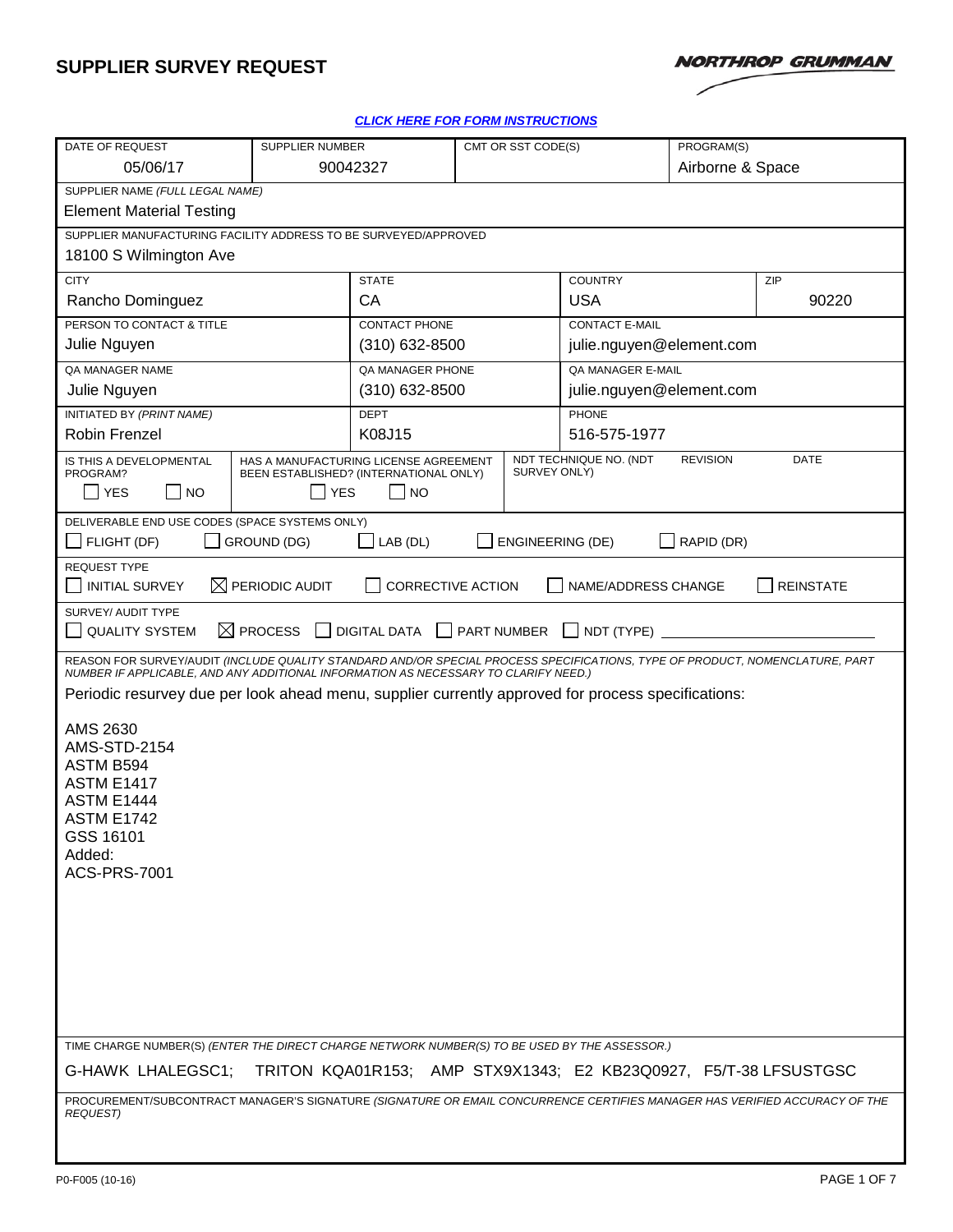

#### **SUPPLIER SURVEY STATUS**

| <b>QMS STANDARD</b>                                                                                                                            |             | LEVEL ATTAINED/QM SYSTEM VALUE                                                |                                   | METHOD OF SURVEY<br>SURVEY NO. |                                                                                      |  |                 |                              |
|------------------------------------------------------------------------------------------------------------------------------------------------|-------------|-------------------------------------------------------------------------------|-----------------------------------|--------------------------------|--------------------------------------------------------------------------------------|--|-----------------|------------------------------|
| AS9100<br>CZZ8                                                                                                                                 |             |                                                                               | A                                 |                                | AS-SP90042327-05-06-17                                                               |  |                 |                              |
| SURVEY/AUDIT STATUS                                                                                                                            |             |                                                                               |                                   |                                |                                                                                      |  |                 |                              |
| Supplier is authorized to process/perform to specification in conjunction with any<br>$\boxtimes$ APPROVED<br>supplier documents noted herein. |             |                                                                               |                                   |                                |                                                                                      |  |                 |                              |
| LIMITED (NOTE LIMITATIONS IN<br>Approvals are specifically limited to the conditions and/or items noted herein.<br><b>REMARKS)</b>             |             |                                                                               |                                   |                                |                                                                                      |  |                 |                              |
| CONDITIONAL<br>See below and/or attachment for additional remarks/comments.                                                                    |             |                                                                               |                                   |                                |                                                                                      |  |                 |                              |
| CANCELLED<br><b>DISAPPROVED</b><br>See below and/or attachment for additional remarks/comments.                                                |             |                                                                               |                                   |                                |                                                                                      |  |                 |                              |
| WITHDRAWN<br>Lack of procurement activity, no known future requirements.                                                                       |             |                                                                               |                                   |                                |                                                                                      |  |                 |                              |
| WITHHELD                                                                                                                                       |             |                                                                               | for procedural issues.            |                                | Temporarily On Hold. Should only be used for an Initial Audit where a CAR is written |  |                 |                              |
|                                                                                                                                                |             |                                                                               |                                   |                                |                                                                                      |  |                 | <b>PART/SPEC DISPOSITION</b> |
| <b>PART/SPEC. NUMBER</b>                                                                                                                       |             | <b>DESCRIPTION</b>                                                            | <b>PROCESS</b><br><b>CATEGORY</b> |                                | <b>LIMITATIONS</b>                                                                   |  | <b>APPROVED</b> | <b>REJECTED</b>              |
| AMS 2630                                                                                                                                       |             | Inspection, Ultrasonic,<br>Product over 0.5 Inch<br>(12.7mm) Thick            | Nondestructive<br>Testing         |                                | None                                                                                 |  | $\boxtimes$     |                              |
| <b>AMS-STD-2154</b>                                                                                                                            | Process for | Inspection, Ultrasonic,<br>Wrought Metals,                                    | Nondestructive<br>Testing         |                                | None                                                                                 |  | $\boxtimes$     |                              |
| ASTM B594                                                                                                                                      |             | Inspection, Ultrasonic,<br>Product over 0.5 Inch<br>(12.7mm) Thick            | Nondestructive<br>Testing         |                                | None                                                                                 |  | $\times$        |                              |
| <b>ASTM E1417</b>                                                                                                                              |             | <b>Standard Practice for</b><br><b>Liquid Penetrant</b><br>Examination        | Nondestructive<br>Testing         |                                | None                                                                                 |  | $\boxtimes$     |                              |
| <b>ASTM E1444</b>                                                                                                                              |             | <b>Standard Practice for</b><br><b>Magnetic Particle</b><br>Examination       | Nondestructive<br>Testing         |                                | None                                                                                 |  | $\boxtimes$     |                              |
| <b>ASTM E1742</b>                                                                                                                              |             | <b>Standard Practice for</b><br>Radiographic<br>Examination                   | Nondestructive<br>Testing         |                                | None                                                                                 |  | $\boxtimes$     |                              |
| GSS 16101                                                                                                                                      |             | Ultrasonic Inspection,<br>Low Alloy Steel and<br><b>Stainless Steels</b>      | Nondestructive<br>Testing         |                                | None                                                                                 |  | $\boxtimes$     |                              |
| <b>ACS-PRS-7001</b>                                                                                                                            |             | <b>Ultrasonic Inspection</b><br>of Composites and<br><b>Bonded Assemblies</b> | Nondestructive<br>Testing         |                                | None                                                                                 |  | $\boxtimes$     |                              |
|                                                                                                                                                |             |                                                                               |                                   |                                |                                                                                      |  |                 |                              |
|                                                                                                                                                |             |                                                                               |                                   |                                |                                                                                      |  | $\Box$          |                              |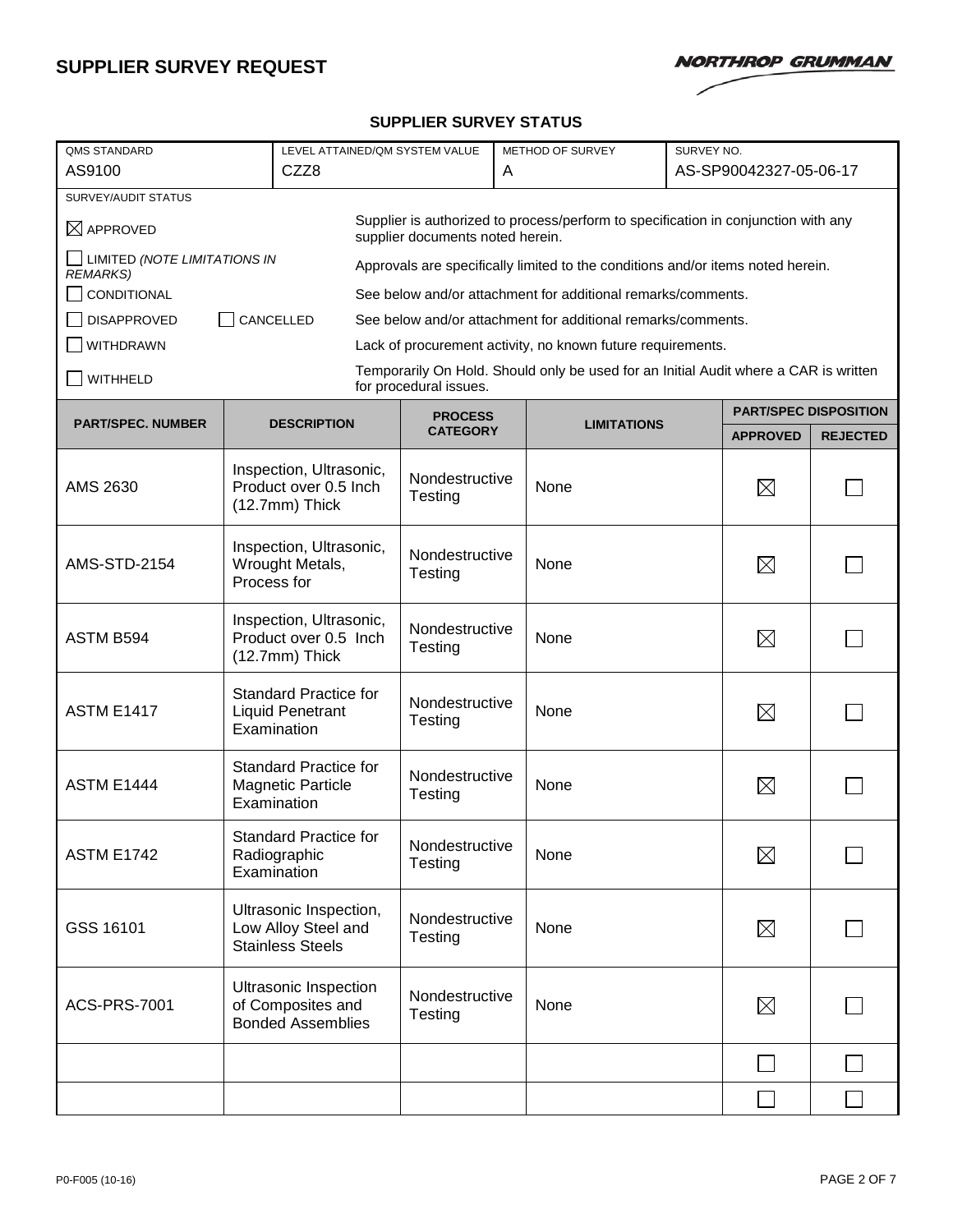| <b>NORTHROP GRUMMAN</b> |  |
|-------------------------|--|
|                         |  |

| ASSESSOR NAME (PRINT)                                                                                                                                                                                                                                                                                                                                                                                                                                                                                                                                                                                                                                                                                                                                                                                                                                                                                                                                                                                                                                                                                                                              | <b>DATE</b> | MANAGER/TEAM LEAD SIGNATURE                                                                       | <b>DATE</b> | C/A OR RE-AUDIT DUE DATE |  |  |  |  |
|----------------------------------------------------------------------------------------------------------------------------------------------------------------------------------------------------------------------------------------------------------------------------------------------------------------------------------------------------------------------------------------------------------------------------------------------------------------------------------------------------------------------------------------------------------------------------------------------------------------------------------------------------------------------------------------------------------------------------------------------------------------------------------------------------------------------------------------------------------------------------------------------------------------------------------------------------------------------------------------------------------------------------------------------------------------------------------------------------------------------------------------------------|-------------|---------------------------------------------------------------------------------------------------|-------------|--------------------------|--|--|--|--|
| Larry Olsen                                                                                                                                                                                                                                                                                                                                                                                                                                                                                                                                                                                                                                                                                                                                                                                                                                                                                                                                                                                                                                                                                                                                        | 11-06-2017  | 11/10/17<br>(SIGNATURE OR EMAIL CONCURRENCE CERTIFIES MANAGER/TEAM<br>LEAD HAS APPROVED THE FORM) |             | 11-06-2018               |  |  |  |  |
|                                                                                                                                                                                                                                                                                                                                                                                                                                                                                                                                                                                                                                                                                                                                                                                                                                                                                                                                                                                                                                                                                                                                                    |             |                                                                                                   |             |                          |  |  |  |  |
| REMARKS (INCLUDE INFORMATION AS NECESSARY TO EXPLAIN ANY C/A, STATUS, LIMITATIONS, OR DETAILS OTHER THAN "APPROVED")                                                                                                                                                                                                                                                                                                                                                                                                                                                                                                                                                                                                                                                                                                                                                                                                                                                                                                                                                                                                                               |             |                                                                                                   |             |                          |  |  |  |  |
|                                                                                                                                                                                                                                                                                                                                                                                                                                                                                                                                                                                                                                                                                                                                                                                                                                                                                                                                                                                                                                                                                                                                                    |             |                                                                                                   |             |                          |  |  |  |  |
| An onsite periodic special process audit was conducted 11-06-2017 per P0 2210 requirements<br>Supplier maintains an AS9100 Quality Management System, The Registrar is DNV. Certificate #74555-2010-AQ-<br>USA-ANAB Expiration date: Sept 15, 2018.<br>Supplier maintains Nadcap accreditations in NDT and Chemical Processing (Note Chemical Processing is not part of<br>the audit and is reported for information only.)<br>In preparation for this audit was a review of the previous Nadcap and the last 2 NGC onsite audits was performed.<br>NDT Audit #172571 resulted in "2" Major and "2" Minor finding. The finding was procedural in nature and would not<br>affect any NGC hardware. (See pg. 4-7 for details)<br>Industry Standard Process specification are approved in part based on Nadcap Accreditations.<br>ACS-PRS-7001 was added during this assessment.<br>There were No Findings discovered during this onsite assessment/audit of approved processes.<br>The facility was found to be clean and orderly.<br>Supplier should be on a 1 year audit frequency based on the F 232 Scorecard results and Nadcap Accreditations. |             |                                                                                                   |             |                          |  |  |  |  |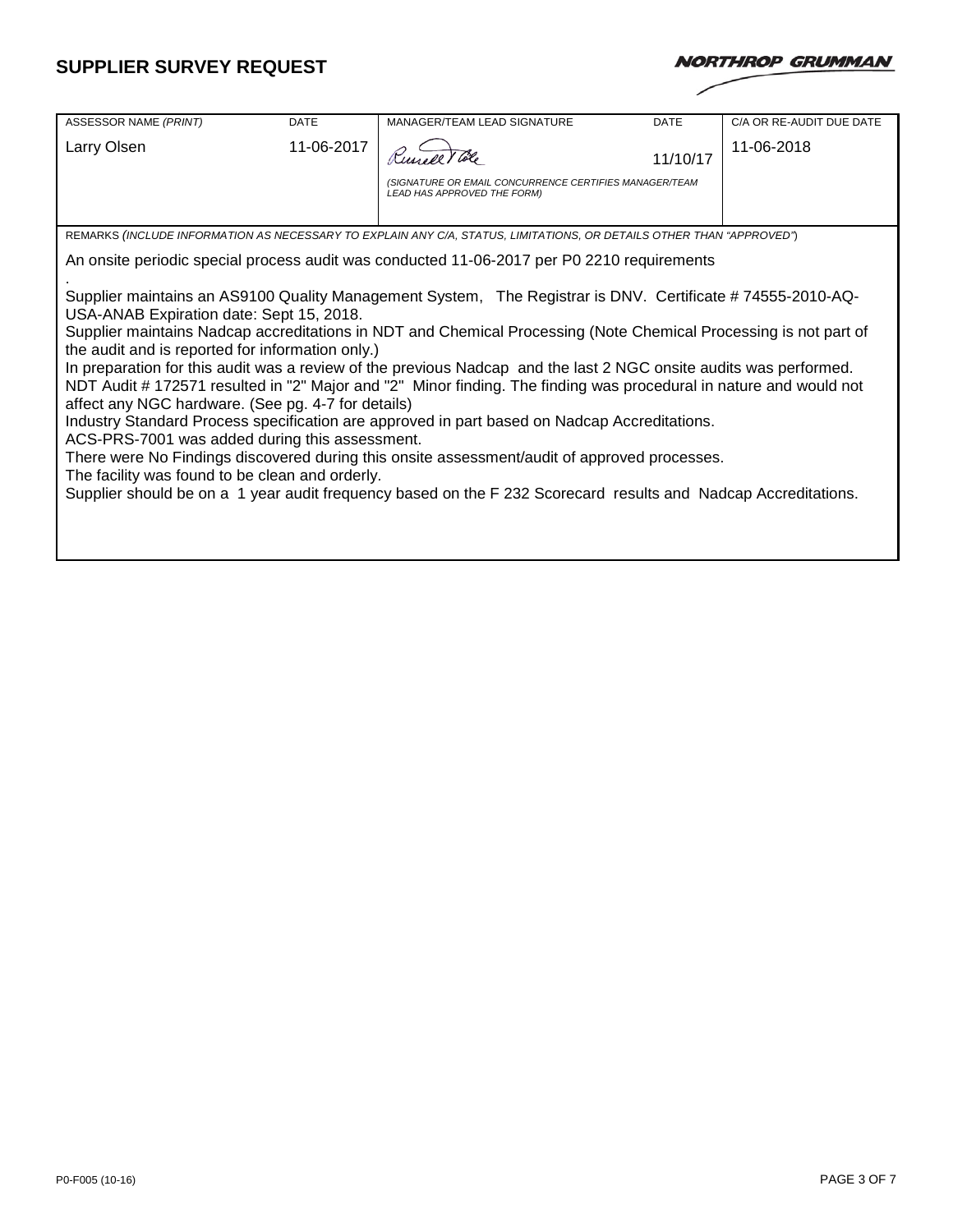**NORTHROP GRUMMAN** 

**QMS Quality Management System Registrar:** DNV-GL **Certificate #** 74555-2010-AQ-USA-ANAB **Expiry:** 15-Sept. 2018 **Verified on IAQG Register**

**NDT** (NonDestructive Testing)

**Audit No. Audit Program Audit Type Status Start Date End Date Issue Date Expiry Date Element Materials Technology (Rancho Dominguez),** 18100 S Wilmington Ave, Rancho Dominguez, California90220, United States

**Non Conformances** Audit: [172571](javascript:invokeUrl() Program: Nadcap Supplier Contact: [Julie Nguyen](javascript:invokeUrl() Auditor(s): [Joe Fitzpatrick](javascript:invokeUrl() (Primary) (ITAR/EAR Unrestricted) Supplier: **Element Materials Technology (Rancho Dominguez)**, 18100 S Wilmington Ave, Rancho Dominguez, CA, 90220, United States Total - **4**, Major - **2** Minor - **2** Open: **0** Closed: **4** [172571](javascript:invokeUrl() Nadcap Reaccreditation Certificate Issued 15-May-17 19-May-17 30-Jun-17 31-Jan-19 [Audit scopes](javascript:void(0)) **Supplier has merit for above audit** AC7114/7 Rev B - Nadcap Audit Criteria for NonDestructive Testing Facility Ultrasonic Survey – Rotating Components (to be used on audits on/after 22 January 2017) AC7114S Rev L - Nadcap Supplemental Audit Criteria for NonDestructive Testing (NDT) Suppliers Accreditation Program (to be used on audits before 31 December, 2017) S–U1 Honeywell  $-$ S-U10 GE S–U11 The Boeing Company **≒S–U14 SAFRAN** S–U16 Bell Helicopter S–U17 Sikorsky S–U18 Hamilton Sundstrand S–U19 Triumph/Vought S–U2 Pratt & Whitney S–U21 Eaton S–U3 Rolls–Royce PLC S–U4 Lockheed Martin S–U6 Rolls–Royce Corporation (refer to U3 Supplemental questions) S–U9 Hawker Beechcraft Corporation AC7114/1S Rev K - Nadcap Supplemental Audit Criteria for Penetrant Suppliers Accreditation Program (to be used on audits before 31 December 2017) S–U1 Honeywell  $-$ S-U10 GE S–U11 The Boeing Company S–U14 SAFRAN S–U16 Bell Helicopter S–U17 Sikorsky S–U18 Hamilton Sundstrand S–U19 Triumph/Vought S–U2 Pratt & Whitney S–U21 Eaton S–U3 Rolls–Royce PLC S–U4 Lockheed Martin

S–U9 Hawker Beechcraft Corporation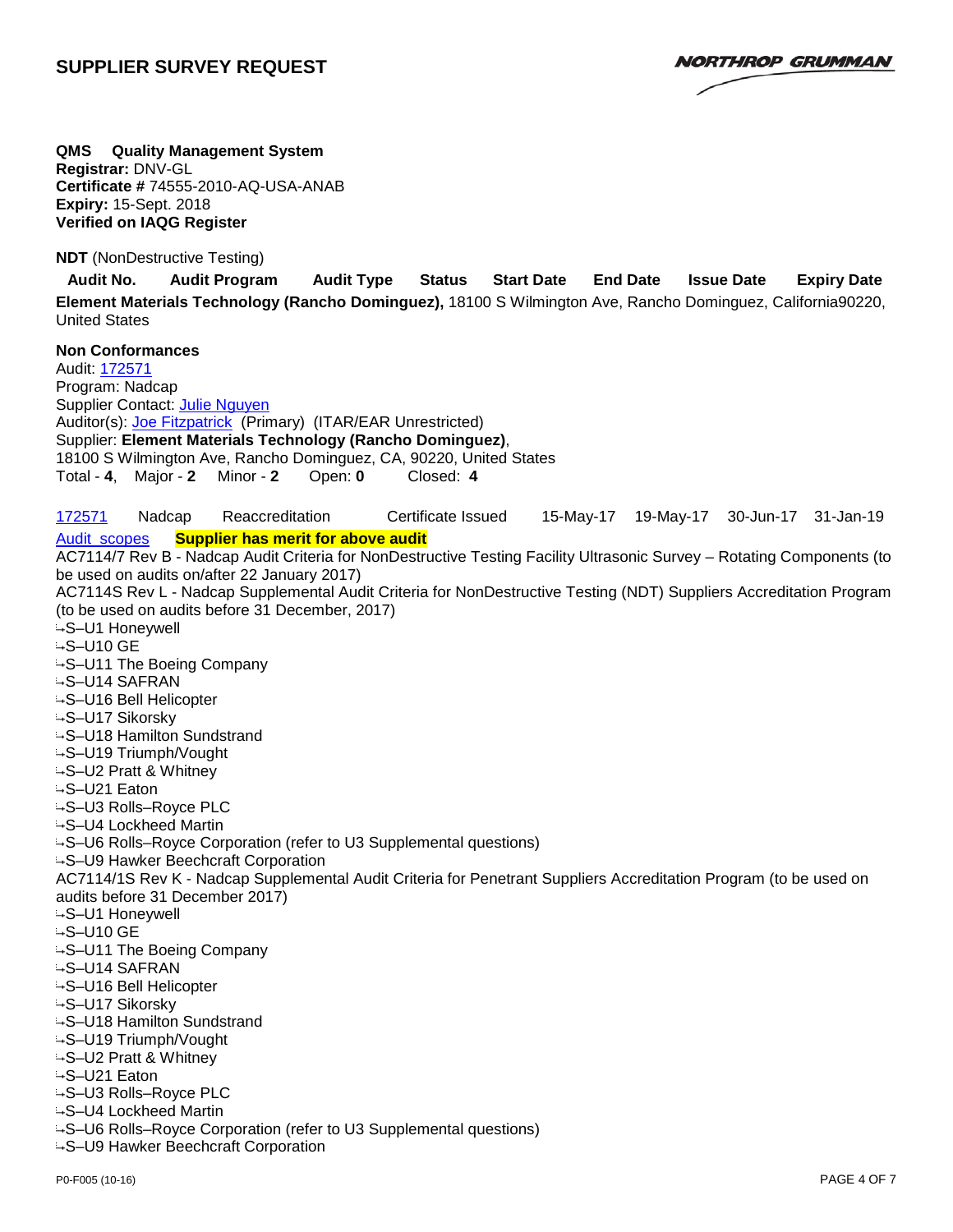**NORTHROP GRUMMAN** 

AC7114/7S Rev A - Nadcap Supplemental Audit Criteria for NonDestructive Testing Facility Ultrasonic Survey – Rotating Components (to be used on audits before 31 December 2017) S–U3 Rolls–Royce PLC S–U4 Lockheed Martin S–U6 Rolls–Royce Corporation (refer to U3 Supplemental questions) S–U9 Hawker Beechcraft Corporation S–U1 Honeywell S–U10 GE S–U11 The Boeing Company **≒S–U14 SAFRAN** S–U17 Sikorsky S–U18 Hamilton Sundstrand S–U19 Triumph/Vought S–U2 Pratt & Whitney S–U21 Eaton AC7114/2S Rev K - Nadcap Supplemental Audit Criteria for NonDestructive Testing Magnetic Particle Survey (to be used before 31 December 2017) S–U21 Eaton S–U3 Rolls–Royce PLC S–U4 Lockheed Martin S–U6 Rolls–Royce Corporation (refer to U3 Supplemental questions) S–U9 Hawker Beechcraft Corporation S–U1 Honeywell S–U10 GE S–U11 The Boeing Company **GS–U14 SAFRAN** S–U16 Bell Helicopter S–U17 Sikorsky S–U18 Hamilton Sundstrand S–U19 Triumph/Vought AC7114/1 Rev J - Nadcap Audit Criteria for NonDestructive Testing Facility Penetrant Survey (to be used on audits before 31 December 2017) AC7114/2 Rev J - Nadcap Audit Criteria for NonDestructive Testing Magnetic Particle Survey (to be used on audits before 31 December 2017) AC7114/3S Rev K - Nadcap Supplemental Audit Criteria for NonDestructive Testing Facility Ultrasonic Survey (to be used on audits before 31 December 2017) S–U14 SAFRAN S–U17 Sikorsky S–U18 Hamilton Sundstrand S–U19 Triumph/Vought S–U2 Pratt & Whitney S–U21 Eaton S–U3 Rolls–Royce PLC S–U4 Lockheed Martin S–U6 Rolls–Royce Corporation (refer to U3 Supplemental questions) S–U9 Hawker Beechcraft Corporation S–U11 The Boeing Company AC7114/3 Rev K - Nadcap Audit Criteria for NonDestructive Testing Facility Ultrasonic Survey (to be used on audits on/after 22 January 2017) AC7114 Rev K - Nadcap Audit Criteria for NonDestructive Testing (NDT) Suppliers Accreditation (to be used on audits before 31 December 2017) AC7114/4 Rev J - Nadcap Audit Criteria for NonDestructive Testing Facility Film Radiography Survey (to be used on audits before 31 December) AC7114/8 Rev C - Nadcap Audit Criteria for NonDestructive Testing Computed Radiology, Utilizing Photostimulable Luminescence (PSL)Survey (to be used on audits on/after 22 January 2017) AC7114/4S Rev K - Nadcap Supplemental Audit Criteria for NonDestructive Testing Facility Film Radiography Survey (to be used on audits before 31 December 2017)

S–U6 Rolls–Royce Corporation (refer to U3 Supplemental questions)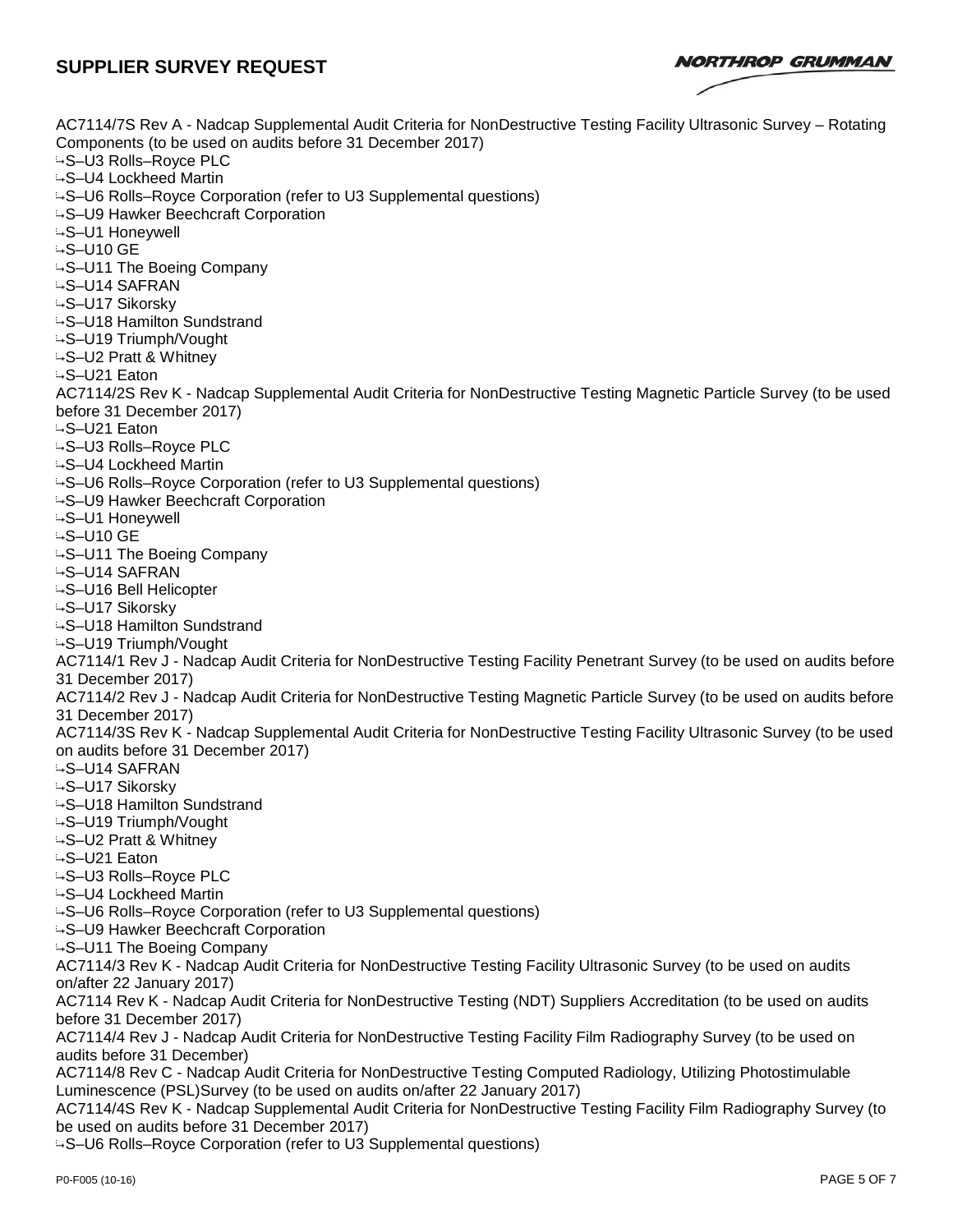**NORTHROP GRUMMAN** 

| -S-U1 Honeywell<br>$-$ S-U10 GE<br>-S-U9 Hawker Beechcraft Corporation<br>→S-U11 The Boeing Company<br>-S-U14 SAFRAN<br>-S-U16 Bell Helicopter<br>-S-U17 Sikorsky<br>-S-U18 Hamilton Sundstrand<br>-S-U21 Eaton<br>-S-U3 Rolls-Royce PLC<br>-S-U4 Lockheed Martin                                                                                                                         |                      |                   |                    |                   |                 |                   |                    |
|-------------------------------------------------------------------------------------------------------------------------------------------------------------------------------------------------------------------------------------------------------------------------------------------------------------------------------------------------------------------------------------------|----------------------|-------------------|--------------------|-------------------|-----------------|-------------------|--------------------|
| <b>CP</b> (Chemical Processing)                                                                                                                                                                                                                                                                                                                                                           |                      |                   |                    |                   |                 |                   |                    |
| <b>Audit No.</b>                                                                                                                                                                                                                                                                                                                                                                          | <b>Audit Program</b> | <b>Audit Type</b> | <b>Status</b>      | <b>Start Date</b> | <b>End Date</b> | <b>Issue Date</b> | <b>Expiry Date</b> |
| Element Materials Technology (Rancho Dominguez), 18100 S Wilmington Ave, Rancho Dominguez, California90220,<br><b>United States</b>                                                                                                                                                                                                                                                       |                      |                   |                    |                   |                 |                   |                    |
| <b>Non Conformances</b>                                                                                                                                                                                                                                                                                                                                                                   |                      |                   |                    |                   |                 |                   |                    |
| Audit: 176157                                                                                                                                                                                                                                                                                                                                                                             |                      |                   |                    |                   |                 |                   |                    |
| Program: Nadcap<br>Supplier Contact: Julie Nguyen                                                                                                                                                                                                                                                                                                                                         |                      |                   |                    |                   |                 |                   |                    |
| Auditor(s): Harout Marachlian (Primary) (ITAR/EAR Unrestricted)                                                                                                                                                                                                                                                                                                                           |                      |                   |                    |                   |                 |                   |                    |
| Supplier: Element Materials Technology (Rancho Dominguez), 18100 S Wilmington Ave, Rancho Dominguez, CA,                                                                                                                                                                                                                                                                                  |                      |                   |                    |                   |                 |                   |                    |
| 90220, United States<br>Total $-2$ ,                                                                                                                                                                                                                                                                                                                                                      | Major - 0            | Minor $-2$        | Open: 0            | Closed: 2         |                 |                   |                    |
|                                                                                                                                                                                                                                                                                                                                                                                           |                      |                   |                    |                   |                 |                   |                    |
| Element Materials Technology (Rancho Dominguez), 18100 S Wilmington Ave, Rancho Dominguez, California90220,<br><b>United States</b>                                                                                                                                                                                                                                                       |                      |                   |                    |                   |                 |                   |                    |
| 176157<br>Nadcap                                                                                                                                                                                                                                                                                                                                                                          |                      | Reaccreditation   | Certificate Issued | 06-Mar-17         | 09-Mar-17       | 17-Apr-17         | 31-Jul-18          |
| <b>Audit scopes</b><br>AC7108/15 - Nadcap Audit Criteria for Pre-Penetrant Etch<br>-Immersion Pre penetrant Etch<br>AC7108/2 Rev F - Nadcap Audit Criteria for Etch Inspection Processes (Anodic Etch, Blue Etch, Anodize, Local,<br>Macrostructure, Nital/Temper)<br><b>-Blue Etch Anodize</b><br>$\rightarrow$ Other<br>← Etching and Etch Inspection<br>⊶Macrostructure Etch<br>⊶Other |                      |                   |                    |                   |                 |                   |                    |
| AC7108 Rev H - Nadcap Audit Criteria for Chemical Processing (to be used on audits before 21 January 2018)                                                                                                                                                                                                                                                                                |                      |                   |                    |                   |                 |                   |                    |
| 40 Ovens for Thermal Treatments with a set point at or below 250°F (121°C) or for Miscellaneous Heating Processes, e.g.<br>Part Drying.                                                                                                                                                                                                                                                   |                      |                   |                    |                   |                 |                   |                    |
| -General Cleaning and Pre-Cleaning                                                                                                                                                                                                                                                                                                                                                        |                      |                   |                    |                   |                 |                   |                    |
| Alkaline Cleaning (If Titanium Alkaline Cleaning is also carried out then please check Chemical Cleaning – Titanium<br>Cleaning - Alkaline" also)                                                                                                                                                                                                                                         |                      |                   |                    |                   |                 |                   |                    |
| <b>4-Solvent Cleaning</b>                                                                                                                                                                                                                                                                                                                                                                 |                      |                   |                    |                   |                 |                   |                    |
| -Titanium Cleaning - Alkaline                                                                                                                                                                                                                                                                                                                                                             |                      |                   |                    |                   |                 |                   |                    |
| <b>4-Other Titanium Cleaning Alkaline</b><br>AC7108/4 Rev B - Nadcap Audit Criteria for Solution Analysis and Testing in Support of Chemical Processing to AC7108<br>(To Be Used On Audits Conducted before 21 January 2018)<br>-Testing Performed Internally In Support of the Chemical Process Accreditation<br>-B14 – Conductivity Testing In Support of AC7108                        |                      |                   |                    |                   |                 |                   |                    |
| AC7108/12 - Nadcap Audit Criteria for Acid Cleaning, Descaling, Passivation and Electropolishing (to be used on audits<br>on/after 5 June 2016)<br>-Acid Cleaning (If Titanium Acid Cleaning is also carried out then please check "Chemical Cleaning – Titanium Cleaning –                                                                                                               |                      |                   |                    |                   |                 |                   |                    |
| Acid" also)                                                                                                                                                                                                                                                                                                                                                                               |                      |                   |                    |                   |                 |                   |                    |
| -Titanium Cleaning – Acid (This process also requires "Chemical Cleaning – Titanium Cleaning – Alkaline" to also be<br>P0-F005 (10-16)                                                                                                                                                                                                                                                    |                      |                   |                    |                   |                 |                   | PAGE 6 OF 7        |